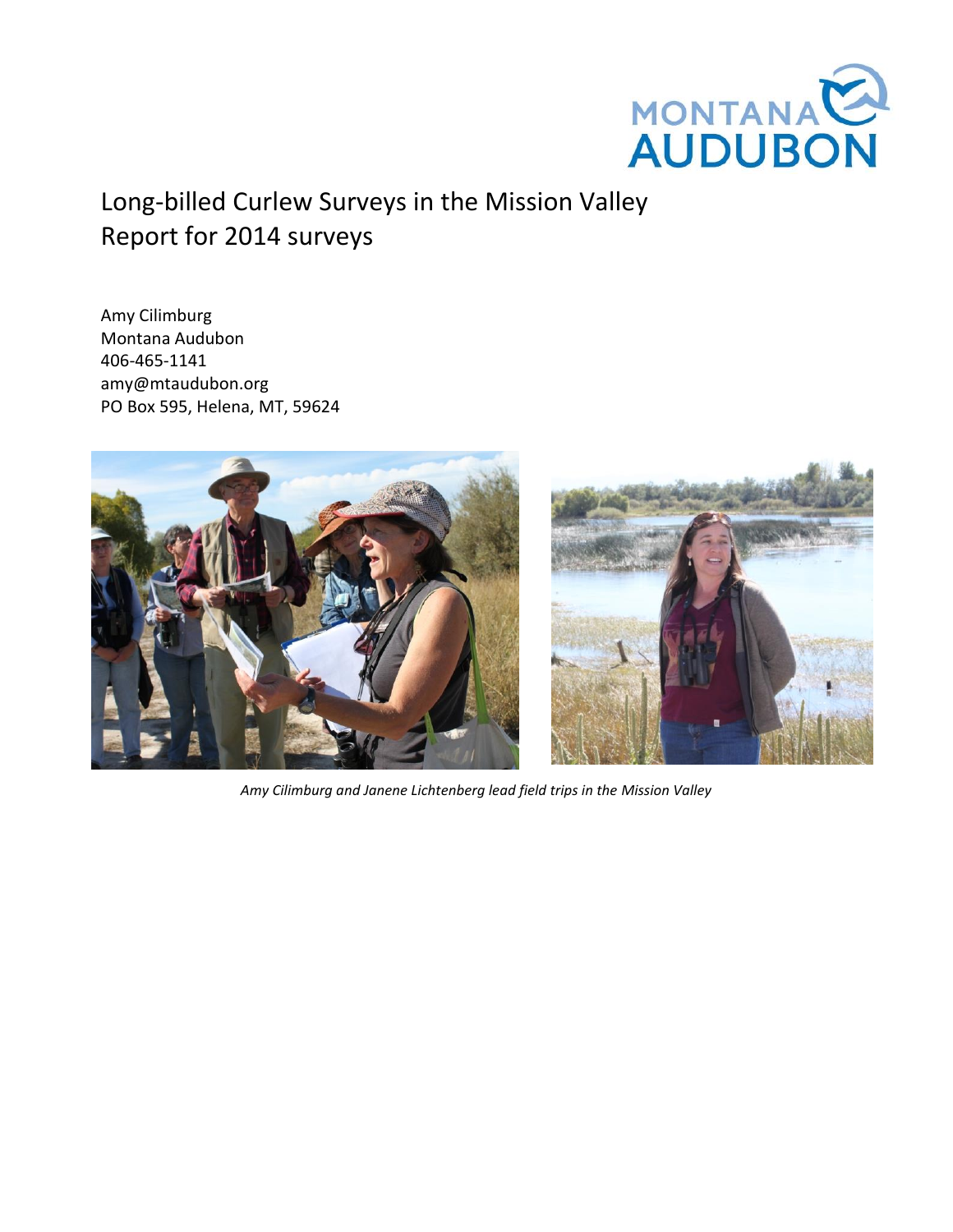This report summarizes the efforts of Montana Audubon, Salish Kootenai College (SKC), Audubon Chapters and other partners to make progress on the Mission Valley Long-billed Curlew Initiative by engaging volunteers and SKC students in monitoring of curlews in the Valley.

## **Project Objectives and Need.**

Over the past few years, avian conservationists, biologists and managers have been interested in advancing grassland and open lands conservation opportunities

A few years ago, Montana Audubon attended a retreat with many of the best avian conservationist around—members of "Montana Bird Conservation Partnership"—to figure out how we could all work together to "move the needle" on grassland habitat conservation. After much brain-wrangling, we decided we needed a mascot—a bird that lives throughout the State, is charismatic and recognizable, and of course, needs grasslands.

No, not a "little brown job" like the Grasshopper Sparrow, but someone loud and flashy. We landed on the Long-billed Curlew. Then we began making plans for a collaborative effort to use this bird, North America's largest shorebird, to conserve specific grasslands.

Fast forward to spring 2014. Bird Conservation Director Amy Cilimburg has just returned from a meeting that she, with the help of partners, organized in the Mission Valley. It's a long story how this project landed in Mission Valley, but suffice it to say that there are grasslands urgently in need of our help in western Montana and opportunities abound.

Our work is bringing together those who live, work, and bird in this valley, from folks who write grazing plans for landowners, to biologists from the Confederated Salish and Kootenai Tribes, to friends from Audubon and local Land Trusts. We've poured over maps and data to draw circles around the best areas, created curlew brochures and Best Management Practices to help landowners who want to improve habitat, all the time creating ways to build enthusiasm for our mascot, the *cool* Curlew.

In 2014 we also created and passed out postcards so if people find a Mission Valley curlew, they can let us know.

We developed an on-line mapping tool as a pilot but this proved less than intuitive and volunteers preferred postcards or phone calls.

Why all these efforts?

- *Montana holds the most extensive grasslands in the Northern Great Plains, comprising 26% of our state.*
- *Grassland birds show the most declines of any suit of birds monitored by Breeding Bird Surveys, with 70% of the species showing declines.*

Our specific objectives were to:

- 1. Prioritize key parcels and assess information needs for potential easements or tribal land protection measures.
- 2. Empower and leverage the actions of land trusts, community members, Audubon Chapters, etc., to engage landowners in habitat conservation decisions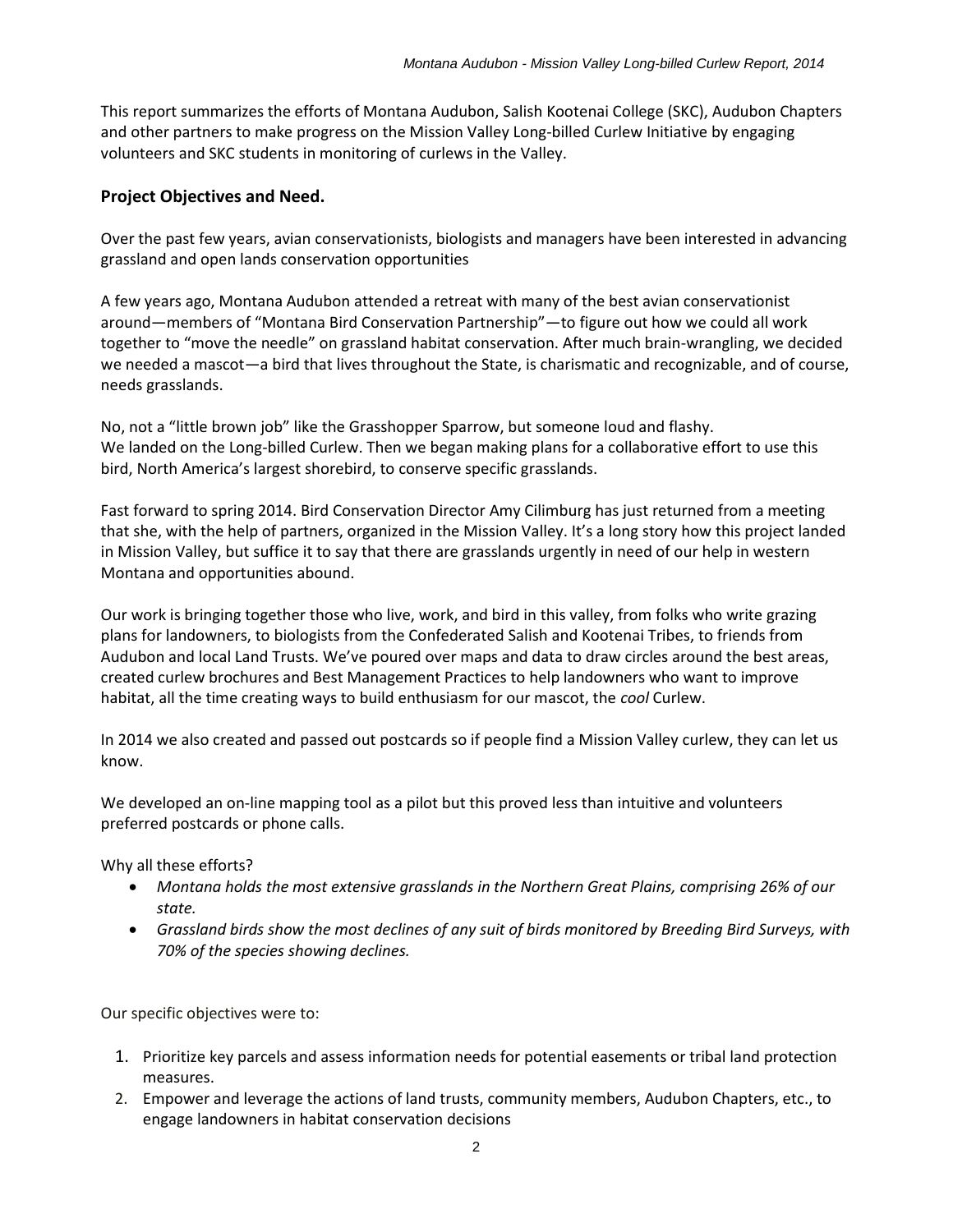## **Project Activities and Accomplishments**.

Our primary activities consisted of a series of meetings and events that brought partners together, informing them of the opportunities for enhanced bird conservation and exploring ways to work collaboratively. We have compiled biological information, conducted mapping efforts, and discussed opportunities and threats for the Mission Valley. Importantly we have built trust and enthusiasm for working collaboratively with the various entities listed above.

- 1. Prioritized key area and sites. For grasslands/ranchlands, we have modeled suitable habitat and located five primary focal areas in the Mission Valley. Based on new curlew sighting data, together with on-theground knowledge, we are creating maps with updated priority areas.
- 2. Organized Five Valleys Audubon and Mission Mountain Audubon Society members, biologists and other volunteers to collect Long-billed Curlew data in order to refine focal areas.
- 3. Developed materials and websites. The website, maps, and brochures Long-billed Curlew brochure, Best Management Practices guide, postcards, are being utilized presently: [http://www.mtaudubon.org/issues/grasslands/curlew.html.](http://www.mtaudubon.org/issues/grasslands/curlew.html)
- 4. Presented talks National Bison Range Complex (NBRC), the Montana Bird Conservation Partnership.
- 5. Shared information on this partnership project at SKC-CSKT Bird Festival and at NRCS's summer Pasture Walk.
- 6. Hosted a field trip for local residents, Audubon members and Montana Audubon Board and Staff.
- 7. Article re curlew efforts published in Char-Koosta News (official news publication of Flathead Indian Nation).

## RESULTS:

Our outreach to Chapters and spreading the word, via SKC and CSKT, resulted in great enthusiasm to participate in volunteer, road-based surveys. In sum, we had 21 individuals complete at least one route. Some were done solo, some with a small team.

Total numbers of routes run = for a total of xx points.

Long-billed Curlews =

The grassland efforts are designed to keep grass from being converted to agriculture and to improve rangeland health; both will benefit Long-billed Curlew. With the overlapping effort to develop a grassland focused "Curlew Initiative" in this valley, we have blended the two habitat types into one effort, and this makes sense given the mosaic nature of the valley. We have been surprised by the very strong interest, both locally and regionally, in additional monitoring to better understand priority areas and utilize birds as a metric of success, and this work will be ongoing by multiple partners. Grazing plans are being developed by NRCS in order to benefit Long-billed Curlews and other grassland species.

**Next steps**: We are actively working this winter and spring. In particular, we have survey efforts planned for spring and summer 2015, will attend the SKC-CSKT annual festival, and join NRCS pasture walks.